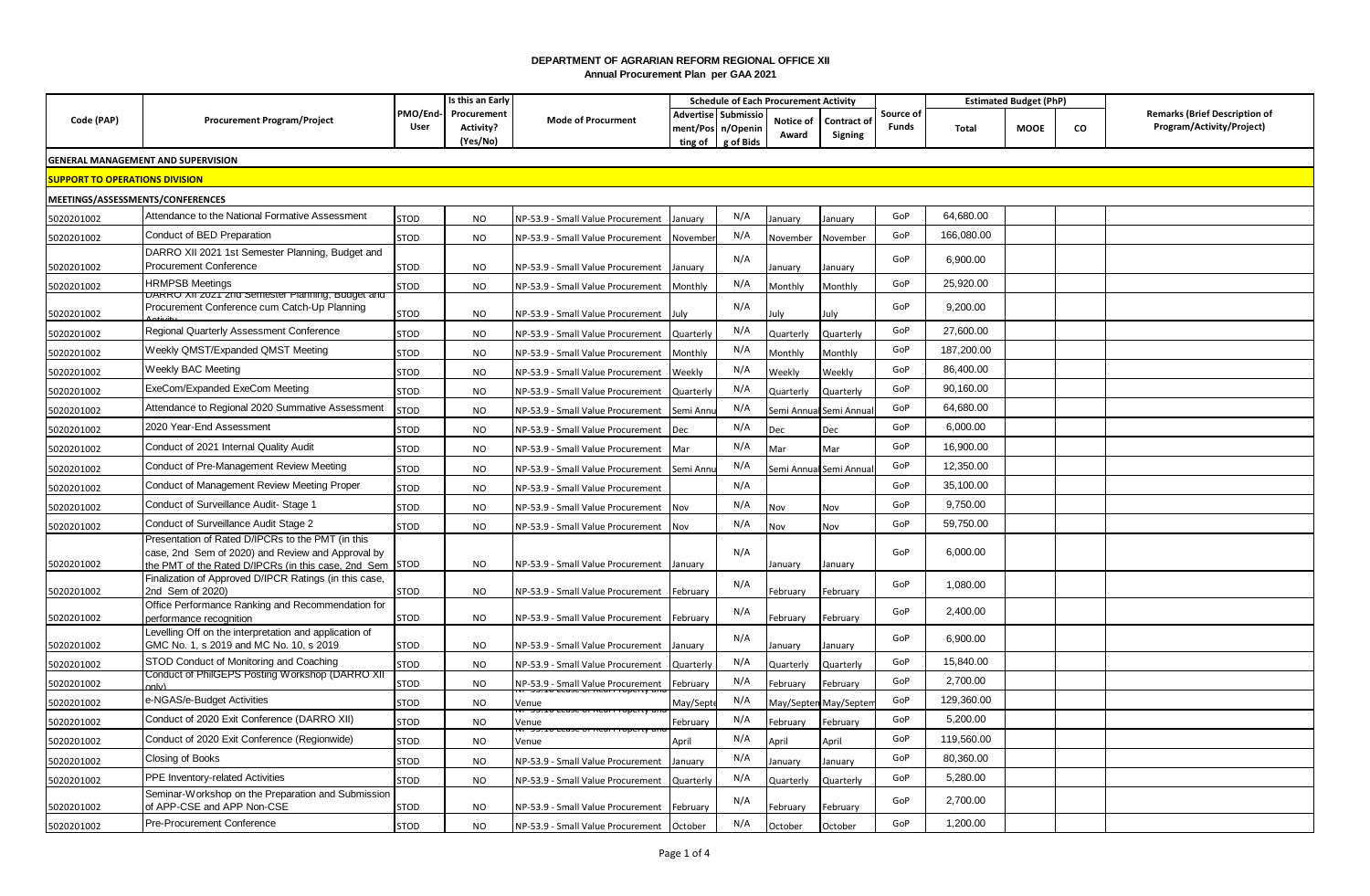|                                            |                                                                                               |                  | Is this an Early                            |                                              |                     |                                              | <b>Schedule of Each Procurement Activity</b> |                        |                           | <b>Estimated Budget (PhP)</b> |             |    |                                                                   |
|--------------------------------------------|-----------------------------------------------------------------------------------------------|------------------|---------------------------------------------|----------------------------------------------|---------------------|----------------------------------------------|----------------------------------------------|------------------------|---------------------------|-------------------------------|-------------|----|-------------------------------------------------------------------|
| Code (PAP)                                 | <b>Procurement Program/Project</b>                                                            | PMO/End-<br>User | Procurement<br><b>Activity?</b><br>(Yes/No) | <b>Mode of Procurment</b>                    | ment/Pos<br>ting of | Advertise Submissio<br>n/Openin<br>g of Bids | Notice of<br>Award                           | Contract of<br>Signing | Source of<br><b>Funds</b> | Total                         | <b>MOOE</b> | CO | <b>Remarks (Brief Description of</b><br>Program/Activity/Project) |
| 5020201002                                 | Pre-Bid Conference                                                                            | <b>STOD</b>      | NO                                          | NP-53.9 - Small Value Procurement            | October             | N/A                                          | October                                      | October                | GoP                       | 1,920.00                      |             |    |                                                                   |
| 5020201002                                 | Opening and Evaluation of Bids                                                                | STOD             | <b>NO</b>                                   | NP-53.9 - Small Value Procurement            | October             | N/A                                          | October                                      | October                | GoP                       | 1,920.00                      |             |    |                                                                   |
|                                            | <b>GAD-Related Activities</b>                                                                 |                  | NO                                          |                                              |                     |                                              |                                              |                        |                           |                               |             |    |                                                                   |
| 5020201002                                 | Women Participation in Decision-Making, Project<br>Identification & Equal Opportunity for All | STOD             | NO                                          | NP-53.9 - Small Value Procurement            | May                 | N/A                                          | May                                          | May                    | GoP                       | 250,000.00                    |             |    |                                                                   |
| 5020201002                                 | Observance on Women Rights                                                                    | STOD             | NO                                          | NP-53.9 - Small Value Procurement            | March               | N/A                                          | March                                        | March                  | GoP                       | 250,000.00                    |             |    |                                                                   |
| 5020201002                                 | Training of HR Personnel on Gender Resposiveness                                              | <b>STOD</b>      | <b>NO</b>                                   | NP-53.9 - Small Value Procurement            | June                | N/A                                          | June                                         | June                   | GoP                       | 33,700.00                     |             |    |                                                                   |
| LEARNING AND DEVELOPMENT                   |                                                                                               |                  |                                             |                                              |                     |                                              |                                              |                        |                           |                               |             |    |                                                                   |
| 5020201002                                 | Re-Orientation Workshop for ODTS                                                              | <b>STOD</b>      | NO                                          | NP-53.10 Lease of Real Property and<br>Venue | April               | N/A                                          | April                                        | April                  | GoP                       | 5,200.00                      |             |    |                                                                   |
| 5020201002                                 | Statistical Data Management & Analysis Using MS<br>Excel                                      | STOD             | <b>NO</b>                                   | NP-53.10 Lease of Real Property and<br>Venue | June                | N/A                                          | June                                         | June                   | GoP                       | 28,000.00                     |             |    |                                                                   |
| 5020201002                                 | <b>Effective Presentation of Statistical Reports</b>                                          | <b>STOD</b>      | NO                                          | Venue                                        | une                 | N/A                                          | lune                                         | June                   | GoP                       | 4,000.00                      |             |    |                                                                   |
| 5020201002                                 | News and Feature Writing                                                                      | STOD             | <b>NO</b>                                   | Venue                                        | March               | N/A                                          | March                                        | March                  | GoP                       | 8,000.00                      |             |    |                                                                   |
| 5020201002                                 | Pre-retirement Innovations and Options for Results<br><b>PRIORI</b>                           | <b>STOD</b>      | <b>NO</b>                                   | Venue                                        | August              | N/A                                          | August                                       | August                 | GoP                       | 4,000.00                      |             |    |                                                                   |
| 5020201002                                 | Leave Administration Course for Effectiveness (LACE)                                          | <b>STOD</b>      | <b>NO</b>                                   | Venue                                        | July                | N/A                                          | luly                                         | July                   | GoP                       | 4,000.00                      |             |    |                                                                   |
| 5020201002                                 | Customized Refresher-Workshop on Basic Computer<br>Skills/Microsoft                           | STOD             | NO                                          | NP-53.10 Lease of Real Property and<br>Venue | June                | N/A                                          | lune                                         | June                   | GoP                       | 11,000.00                     |             |    |                                                                   |
| 5020201002                                 | Enhancement Program for Administrative Support Staff<br><b>EPASS for Drivers)</b>             | STOD             | NO.                                         | NP-53.10 Lease of Real Property and<br>Venue | August              | N/A                                          | August                                       | August                 | GoP                       | 16,000.00                     |             |    |                                                                   |
| 5020201002                                 | Customized Re-Orientation on RA 9184                                                          | STOD             | <b>NO</b>                                   | Venue                                        | April               | N/A                                          | April                                        | April                  | GoP                       | 30,000.00                     |             |    |                                                                   |
| 5020201002                                 | Seminar on the Use of Government Accounting Manual                                            | <b>STOD</b>      | <b>NO</b>                                   | Venue                                        | August              | N/A                                          | August                                       | August                 | GoP                       | 80,000.00                     |             |    |                                                                   |
| 5020201002                                 | <b>Training for Trainors</b>                                                                  | STOD             | <b>NO</b>                                   | Venue                                        | February            | N/A                                          | February                                     | February               | GoP                       | 32,000.00                     |             |    |                                                                   |
| 5020201002                                 | Government Prperty and Supply Management Seminar                                              | <b>STOD</b>      | <b>NO</b>                                   | Venue                                        | October             | N/A                                          | October                                      | October                | GoP                       | 48,000.00                     |             |    |                                                                   |
| 5020201002                                 | <b>Stress Management Seminar</b>                                                              | <b>STOD</b>      | NO.                                         | Venue                                        | Septmeb             | N/A                                          | Septmeber                                    | Septmeber              | GoP                       | 60,050.00                     |             |    |                                                                   |
| 5020201002                                 | DARRO XII ISO QMS Sustainability Activity                                                     | STOD             | <b>NO</b>                                   | Venue                                        | February            | N/A                                          | February                                     | February               | GoP                       | 4,000.00                      |             |    |                                                                   |
|                                            | Sectoral DARRO XII ISO QMS Re-Orientation                                                     |                  | <b>NO</b>                                   |                                              |                     |                                              |                                              |                        |                           |                               |             |    |                                                                   |
| 5020201002                                 | <b>STOD</b>                                                                                   | STOD             | <b>NO</b>                                   | Venue                                        | February            | N/A                                          | February                                     | February               | GoP                       | 6,000.00                      |             |    |                                                                   |
| 5020201002                                 | <b>LTID</b>                                                                                   | <b>STOD</b>      | <b>NO</b>                                   | Venue                                        | February            | N/A                                          | February                                     | February               | GoP                       | 2,160.00                      |             |    |                                                                   |
| 5020201002                                 | DARAB/Legal                                                                                   | <b>STOD</b>      | <b>NO</b>                                   | Venue                                        | February            | N/A                                          | February                                     | February               | GoP                       | 1,560.00                      |             |    |                                                                   |
| 5020201002                                 | <b>PBDD</b>                                                                                   | <b>STOD</b>      | <b>NO</b>                                   | Venue                                        | February            | N/A                                          | February                                     | February               | GoP                       | 1,560.00                      |             |    |                                                                   |
| FUEL, OIL AND LUBRICANTS                   |                                                                                               |                  |                                             |                                              |                     |                                              |                                              |                        |                           |                               |             |    |                                                                   |
| 5020309000                                 | Fuel Oil & Lubricant Expenses                                                                 | STOD             | NO.                                         | NP-53.9 - Small Value Procurement            | Jan-Dec             | Jan-Dec                                      | Jan-Dec                                      | Jan-Dec                | GoP                       | 1,561,000.00                  |             |    |                                                                   |
| <b>Supplies and Material Expenses</b>      |                                                                                               |                  |                                             |                                              |                     |                                              |                                              |                        |                           |                               |             |    |                                                                   |
| 5020301002                                 | Office Supplies Expenses (Available in DBM)                                                   | <b>STOD</b>      | NO                                          | NP-53.5 Agency-to-Agency                     |                     | Jan-Dec Jan-Dec                              | Jan-Dec                                      | Jan-Dec                | GOP                       | 2,195,027.00                  |             |    |                                                                   |
|                                            | Office Supplies Expenses (Not Available in DBM)                                               | <b>STOD</b>      | <b>NO</b>                                   | AMP                                          | Jan-Dec             | Jan-Dec                                      | Jan-Dec                                      | Jan-Dec                | GoP                       | 412,525.00                    |             |    |                                                                   |
| <b>Utility Expenses</b>                    |                                                                                               |                  |                                             |                                              |                     |                                              |                                              |                        |                           |                               |             |    |                                                                   |
| 5020401000                                 | Water                                                                                         | <b>STOD</b>      | <b>NO</b>                                   | <b>Direct Contracting</b>                    | N/A                 | N/A                                          | Jan-Dec                                      | Jan-Dec                | GoP<br>GoP                | 12,000.00                     |             |    |                                                                   |
| 5020401000<br><b>Communcation Expenses</b> | Electrivity                                                                                   | <b>STOD</b>      | <b>NO</b>                                   | <b>Direct Contracting</b>                    | N/A                 | N/A                                          | Jan-Dec                                      | Jan-Dec                |                           | 1,000,000.00                  |             |    |                                                                   |
| 5020501000                                 | Postage abd Courier Services                                                                  | <b>STOD</b>      | NO.                                         | NP-53.9 - Small Value Procurement            | N/A                 | N/A                                          | Monthly                                      | Monthly                | GoP                       | 104,000.00                    |             |    | DARRO-wide Consumption                                            |
| 5020502000                                 | Mobile Telephone                                                                              | <b>STOD</b>      | <b>NO</b>                                   | NP-53.9 - Small Value Procurement            | N/A                 | N/A                                          | Monthly                                      | Monthly                | GoP                       | 100,000.00                    |             |    | DARRO-wide Consumption                                            |
|                                            |                                                                                               |                  |                                             |                                              |                     |                                              |                                              |                        |                           |                               |             |    |                                                                   |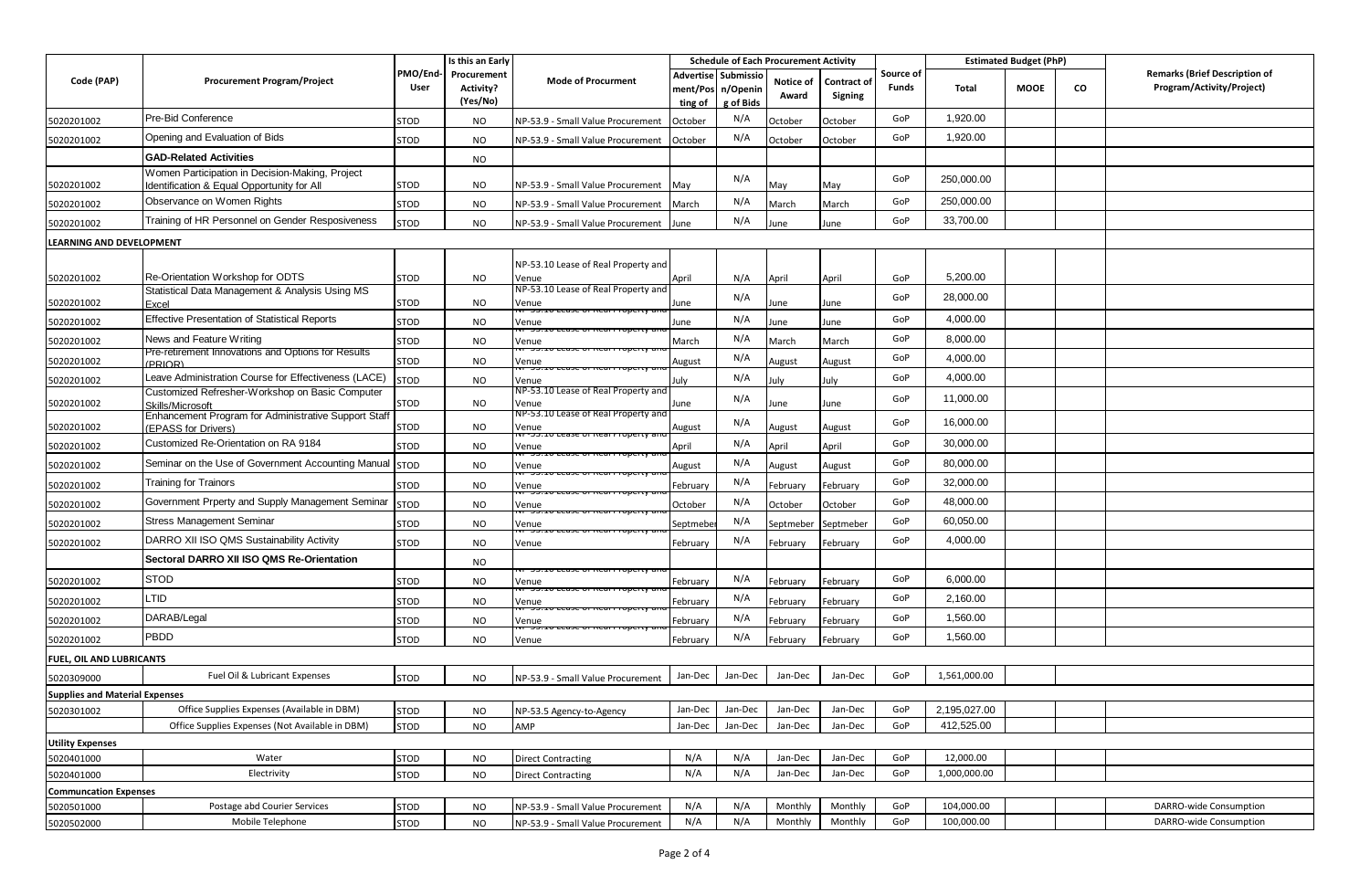|                                           | <b>Procurement Program/Project</b>                                                                 | Is this an Early |             |                                                        |                 |                     | <b>Schedule of Each Procurement Activity</b> |                |           | <b>Estimated Budget (PhP)</b> |             |    |                                      |
|-------------------------------------------|----------------------------------------------------------------------------------------------------|------------------|-------------|--------------------------------------------------------|-----------------|---------------------|----------------------------------------------|----------------|-----------|-------------------------------|-------------|----|--------------------------------------|
| Code (PAP)                                |                                                                                                    | PMO/End-         | Procurement | <b>Mode of Procurment</b>                              |                 | Advertise Submissio | Notice of                                    | Contract of    | Source of |                               |             |    | <b>Remarks (Brief Description of</b> |
|                                           |                                                                                                    | User             | Activity?   |                                                        |                 | ment/Pos n/Openin   |                                              |                | Funds     | Total                         | <b>MOOE</b> | CO | Program/Activity/Project)            |
|                                           |                                                                                                    |                  | (Yes/No)    |                                                        | ting of         | g of Bids           | Award                                        | <b>Signing</b> |           |                               |             |    |                                      |
| 5020502000                                | Landline Telephone                                                                                 | <b>STOD</b>      | <b>NO</b>   | NP-53.9 - Small Value Procurement                      | N/A             | N/A                 | Monthly                                      | Monthly        | GoP       | 1,088,000.00                  |             |    | DARRO-wide Consumption               |
| <b>General Services</b>                   |                                                                                                    |                  |             |                                                        |                 |                     |                                              |                |           |                               |             |    |                                      |
|                                           |                                                                                                    |                  |             |                                                        |                 | N/A                 |                                              | Monthly        | GoP       | 1,281,000.00                  |             |    | DARRO-wide Consumption               |
| 5021203000                                | <b>Security Services</b>                                                                           | <b>STOD</b>      | <b>NO</b>   | <b>Competitive Bidding</b>                             | N/A             |                     | Monthly                                      |                |           |                               |             |    |                                      |
| <b>Repair and Maintenance</b>             |                                                                                                    |                  |             |                                                        |                 |                     |                                              |                |           |                               |             |    |                                      |
| 5021306001                                | <b>Building</b>                                                                                    | <b>STOD</b>      | <b>NO</b>   | NP-53.9 - Small Value Procurement                      | N/A             | N/A                 | Monthly                                      | Monthly        | GoP       | 1,950,000.00                  |             |    |                                      |
| 5021306001                                | <b>Moter Vehicles</b>                                                                              | <b>STOD</b>      | <b>NO</b>   | NP-53.9 - Small Value Procurement                      | N/A             | N/A                 | Monthly                                      | Monthly        | GoP       | 665,000.00                    |             |    |                                      |
|                                           | <b>Adverising Expenses/Printing and Publication Expenses</b>                                       |                  |             |                                                        |                 |                     |                                              |                |           |                               |             |    |                                      |
| 5029901000                                | Advertising                                                                                        | <b>STOD</b>      | <b>NO</b>   | NP-53.9 - Small Value Procurement                      | N/A             | N/A                 | Monthly                                      | Monthly        | GoP       | 145,000.00                    |             |    |                                      |
|                                           |                                                                                                    |                  |             |                                                        |                 |                     |                                              |                |           |                               |             |    |                                      |
| 5029901000                                | Publication                                                                                        | <b>STOD</b>      | <b>NO</b>   | NP-53.9 - Small Value Procurement                      | N/A             | N/A                 | Monthly                                      | Monthly        | GoP       | 100,000.00                    |             |    |                                      |
| <b>III. OPERATIONS</b>                    |                                                                                                    |                  |             |                                                        |                 |                     |                                              |                |           |                               |             |    |                                      |
|                                           |                                                                                                    |                  |             |                                                        |                 |                     |                                              |                |           |                               |             |    |                                      |
| <b>0.0.1 Land Tenure Security Program</b> |                                                                                                    |                  |             |                                                        |                 |                     |                                              |                |           |                               |             |    |                                      |
|                                           | Supervision and Management of Process Relative to Land Tenure Security                             |                  |             |                                                        |                 |                     |                                              |                |           |                               |             |    |                                      |
|                                           | MEETINGS/ASSESSMENTS AND CONFERENCES                                                               |                  |             |                                                        |                 |                     |                                              |                |           |                               |             |    |                                      |
|                                           | viontniy ivieetings and Assessments Adnerence to Qivis                                             |                  |             | vP-53.10 Lease of Real Property al                     | viontniy/       |                     | nontniy/G                                    | νιοπτηιγ/τι    |           |                               |             |    |                                      |
| 5020201002                                | <b>Activities</b>                                                                                  | LTS              | <b>NO</b>   | Venue                                                  | QTRLY/Se N/A    |                     | TRLY/                                        | RLY/           | GoP       | 28,800.00                     |             |    |                                      |
|                                           | Planning & Farget Setting cum Records Mangt., 55                                                   |                  |             | vP-53.10 Lease of Real Property a                      |                 |                     |                                              |                |           | 26,600.00                     |             |    |                                      |
| 5020201002                                | Orientation and Inventory of Records<br>JUIN DAR-LOF-DENR-LRA Synchronized Action                  | LTS              | <b>NO</b>   | Venue<br>ive-53.10 Lease of Real Property and          | Semestral N/A   |                     | Semestral                                    | Semestral      | GoP       |                               |             |    |                                      |
| 5020201002                                | Planning                                                                                           | LTS              | <b>NO</b>   | Venue                                                  | February        | N/A                 | February                                     | February       | GoP       | 71,400.00                     |             |    |                                      |
|                                           |                                                                                                    |                  |             | vP-53.10 Lease of Real Property a                      | as the          |                     | es the ne                                    | is the ne      |           | 76,000.00                     |             |    |                                      |
| 5020201002                                | PSW Meetings/Leveling Off with CIAs<br>∟ <del>i or Quaneĭiy Assessĭneni cum r≀obieni ooiving</del> | LTS              | NO          | Venue<br>NP-53.10 Lease of Real Property an            | ıeed            | N/A                 | arises                                       | arises         | GoP       |                               |             |    |                                      |
| 5020201002                                | Workshop                                                                                           | LTS              | <b>NO</b>   | Venue                                                  | Quarterly       | N/A                 | Quarterly                                    | Quarterly      | GoP       | 211,600.00                    |             |    |                                      |
|                                           | kegional Data Keconciliationi validation on Survey TVA.                                            |                  |             | ive-53.10 Lease of Real Property a                     |                 |                     |                                              |                |           | 64,100.00                     |             |    |                                      |
| 5020201002                                | Report                                                                                             | LTS              | NO          | Venue<br>vr-53.10 Lease of Real Property ar            | April           | N/A                 | April                                        | April          | GoP       |                               |             |    |                                      |
| 5020201002                                | <b>RLBET Deliberation</b>                                                                          | LTS              | NO.         | Venue                                                  | Twice/Qtr N/A   |                     | Twice/Qtr                                    | Twice/Qtr      | GoP       | 24,000.00                     |             |    |                                      |
|                                           |                                                                                                    |                  |             | vP-53.10 Lease or Real Property a                      |                 |                     |                                              |                |           | 58,700.00                     |             |    |                                      |
| 5020201002                                | Database UPDATING                                                                                  | LTS              | <b>NO</b>   | Venue<br>vr- <del>53.10 Lease or Real Property a</del> | April           | N/A                 | April                                        | April          | GoP       |                               |             |    |                                      |
| 5020201002                                | LTI-PBD-LEGAL Integration                                                                          | LTS              | <b>NO</b>   | Venue                                                  | luly            | N/A                 | luly                                         | July           | GoP       | 10,800.00                     |             |    |                                      |
| <b>Supplies and Material Expenses</b>     |                                                                                                    |                  |             |                                                        |                 |                     |                                              |                |           |                               |             |    |                                      |
| 5020301002                                | Office Supplies and Equipment Expenses                                                             | <b>LTS</b>       | <b>NO</b>   | NP-53.5 Agency to Agency                               | Jan-Dec         | Jan-Dec             | Jan-Dec                                      | Jan-Dec        | GoP       | 800,000.00                    |             |    |                                      |
| 0.0.2 Agrarian Justice Delivery Program   |                                                                                                    |                  |             |                                                        |                 |                     |                                              |                |           |                               |             |    |                                      |
|                                           | . Supervision and Management for Effective Delivery of Legal Services and Adjudication of Agra     |                  | <b>NO</b>   |                                                        |                 |                     |                                              |                |           |                               |             |    |                                      |
| <b>Training and Scholarship Expenses</b>  |                                                                                                    |                  |             |                                                        |                 |                     |                                              |                |           |                               |             |    |                                      |
|                                           |                                                                                                    |                  |             | NP-53.10 Lease of Real Property and                    |                 |                     |                                              |                |           | 296,400.00                    |             |    |                                      |
| 5020201002                                | Fast Tracking of Pending Cases                                                                     | ALS              | <b>NO</b>   | Venue                                                  | Jan-Mar         | N/A                 | an-Mar                                       | Jan-Mar        | GoP       |                               |             |    |                                      |
|                                           | Region-Wide Catch Up Planning Conference                                                           |                  |             | NP-53.10 Lease of Real Property and                    |                 |                     |                                              |                |           | 152,000.00                    |             |    |                                      |
| 5020201002                                |                                                                                                    | ALS              | NO.         | Venue                                                  | luly            | N/A                 | July                                         | July           | GoP       |                               |             |    |                                      |
|                                           | Synchronization/Levelling Off with DARAB                                                           |                  |             | NP-53.10 Lease of Real Property and                    |                 |                     |                                              |                |           | 22,800.00                     |             |    |                                      |
| 5020201002                                |                                                                                                    | ALS              | NO          | Venue                                                  | an              | N/A                 | lan                                          | lan            | GoP       |                               |             |    |                                      |
| 5020201002                                | Monthly Case Conference/Legal Internal<br>Management Meetings                                      | ALS              | NO.         | NP-53.9 - Small Value Procurement                      | Monthly         | N/A                 | Monthly                                      | Monthly        | GoP       | 48,000.00                     |             |    |                                      |
| <b>Supplies and Material Expenses</b>     |                                                                                                    |                  |             |                                                        |                 |                     |                                              |                |           |                               |             |    |                                      |
| 5020301002                                | Common-use supplies and equipments                                                                 | ALS              | NO          | NP-53.5 Agency to Agency                               | Jan-Dec Jan-Dec |                     | Jan-Dec                                      | Jan-Dec        | GoP       | 219,000.00                    |             |    |                                      |
| <b>DARAB</b>                              |                                                                                                    |                  |             |                                                        |                 |                     |                                              |                |           |                               |             |    |                                      |
|                                           | Trainings/Workshops/Seminars/Meetings/Conferences                                                  |                  |             |                                                        |                 |                     |                                              |                |           |                               |             |    |                                      |
| 5020201002                                | <b>Regular Case</b>                                                                                | <b>DARAB</b>     | <b>NO</b>   |                                                        | ug/Oct          | N/A                 | र/Oct                                        | g/Oct          | GoP       | 60,000.00                     |             |    |                                      |
|                                           |                                                                                                    |                  |             | Venue<br>NP-53.10 Lease of Real Property and           |                 |                     |                                              |                |           |                               |             |    |                                      |
| 5020201002                                | Just Compensation                                                                                  | DARAB            | <b>NO</b>   | Venue                                                  | Quarterly N/A   |                     | Quarterly                                    | Quarterly      | GoP       | 10,000.00                     |             |    |                                      |
|                                           |                                                                                                    |                  |             | NP-53.10 Lease of Real Property and                    |                 |                     |                                              |                |           |                               |             |    |                                      |
| 5020201002                                | Conduct of ADR/Mediation                                                                           | DARAB            | NO          | Venue                                                  | February        | N/A                 | February                                     | February       | GoP       | 11,000.00                     |             |    |                                      |
|                                           |                                                                                                    |                  |             |                                                        |                 | N/A                 |                                              |                |           | 5,000.00                      |             |    |                                      |
| 5020201002                                | Post Judgement                                                                                     | <b>DARAB</b>     | <b>NO</b>   | Venue                                                  | Sep             |                     |                                              |                | GoP       |                               |             |    |                                      |